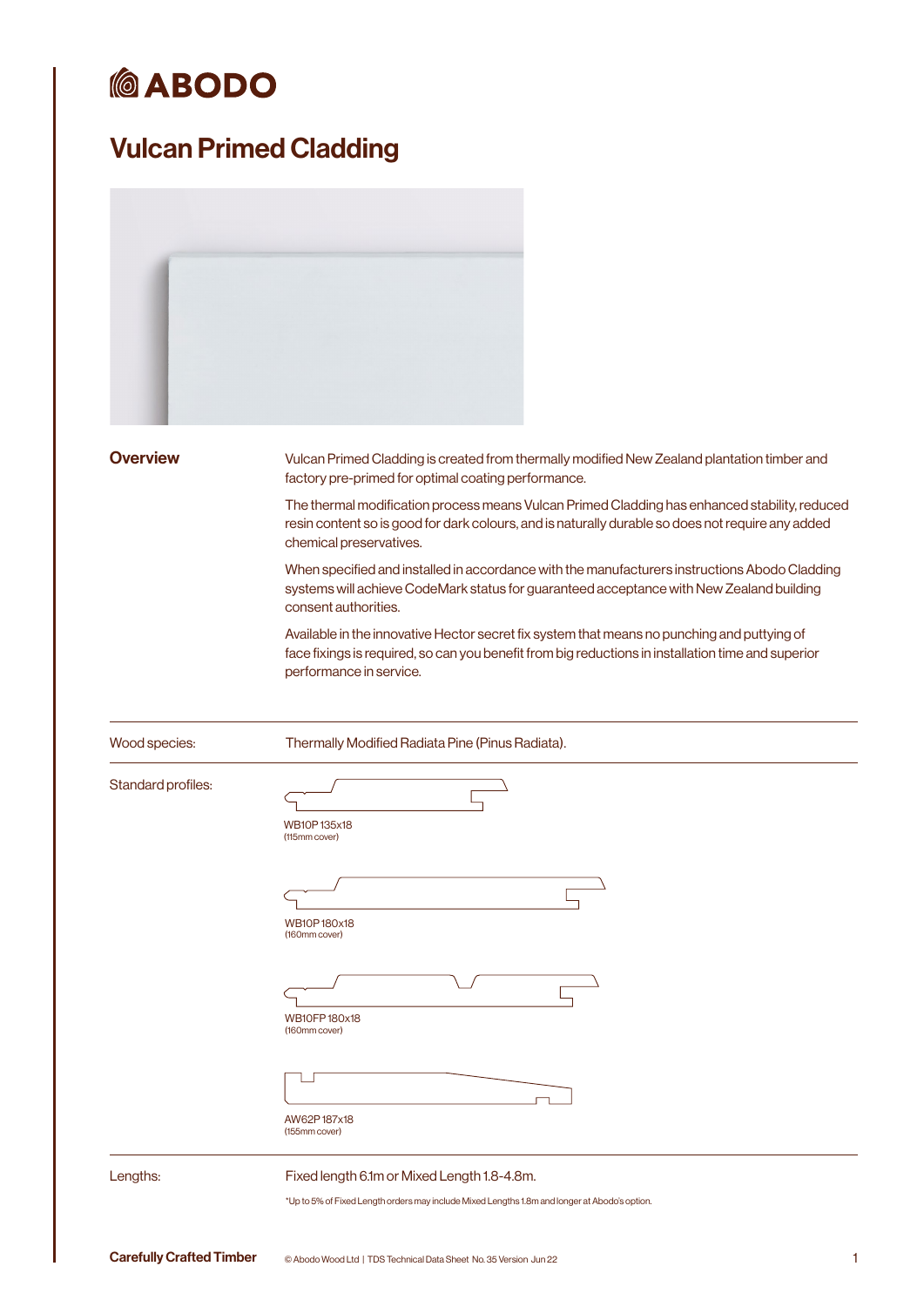# **@ABODO**

## Vulcan Primed Cladding

### Product specifications

| Name:                   | Abodo Vulcan Primed Cladding.                                                                                                                                                                                                                                                                                                                                                                                                                                    |
|-------------------------|------------------------------------------------------------------------------------------------------------------------------------------------------------------------------------------------------------------------------------------------------------------------------------------------------------------------------------------------------------------------------------------------------------------------------------------------------------------|
| Quality:                | Select Grade/Front face and edges virtually free of any defects but with one edge knot and one<br>small face defect allowed per piece in 20% of boards only. Back side with some defects allowed<br>according to Feature grade.                                                                                                                                                                                                                                  |
| Substrate colour:       | Chocolate brown timber with light blue or white coloured factory primer coating.                                                                                                                                                                                                                                                                                                                                                                                 |
| Finish:                 | Smooth dressed face.                                                                                                                                                                                                                                                                                                                                                                                                                                             |
| Durability:             | Thermally modified - INTENZ Thermowood 230 degrees schedule. No chemical preservatives<br>used. Field tested at SCION, Rotorua. Approved for uses described in NZS3602:2003 Table 2A<br>'Requirements for wood-based building to achieve a 15 year durability performance Members<br>exposed to exterior weather conditions and dampness'. Durability Class 1 (EN350-1), Class 2 above<br>ground (AS5604). Available optionally treated for termite-prone areas. |
| Moisture content:       | Approx. 7% MC (+/-2%) at time of dispatch.                                                                                                                                                                                                                                                                                                                                                                                                                       |
| Construction:           | Solid timber or finger jointed with Type 1 polyurethane adhesive (VOC and formaldehyde free).                                                                                                                                                                                                                                                                                                                                                                    |
| Intended use:           | Intended for use in residential and light commercial buildings with risk score of 20 or below as per<br>'Weather rightness risk matrix' in E2/AS1.                                                                                                                                                                                                                                                                                                               |
| Minimum life:           | 15 years as required by NZS3602.                                                                                                                                                                                                                                                                                                                                                                                                                                 |
| Serviceable life:       | 30 years or more when maintained according to manufacturers recommendations.                                                                                                                                                                                                                                                                                                                                                                                     |
| Warranty:               | 15 years against fungal attack (subject to terms and conditions).                                                                                                                                                                                                                                                                                                                                                                                                |
| Coating:                | Supplied with two factory coats of Resene Truprime primer/undercoat.                                                                                                                                                                                                                                                                                                                                                                                             |
|                         | Vulcan Primed must have two coats of quality acrylic exterior house paint applied within 60 days of<br>installation.                                                                                                                                                                                                                                                                                                                                             |
|                         | Where dark colours are to be used it is recommended to use Resene CoolColour™.                                                                                                                                                                                                                                                                                                                                                                                   |
| Expected dimensional    | Tangental/Width expansion from dry approx 3.0%, length expansion approx 0.25%, radial/<br>thickness change in structure: expansion approx 1.5% (variation may occur between boards).                                                                                                                                                                                                                                                                             |
| Average density:        | 420 kg/m3.                                                                                                                                                                                                                                                                                                                                                                                                                                                       |
| Hardness:               | Low (2.5kN Janka).                                                                                                                                                                                                                                                                                                                                                                                                                                               |
| Weight:                 | ~11 kg/m2 ('light weight cladding' NZS3604).                                                                                                                                                                                                                                                                                                                                                                                                                     |
| Thermal properties:     | $-0.11 W/(mK)$ .                                                                                                                                                                                                                                                                                                                                                                                                                                                 |
| Compatibility:          | Vulcan has little or no corrosiveness on metals (separation from zinc is required) and can be placed<br>in contact with most building materials Normal PVA, PU, MUF glues and RF resins can be used.                                                                                                                                                                                                                                                             |
| Certification:          | FSC <sup>®</sup> -certified mixed, No.: SGS-COC-004944.                                                                                                                                                                                                                                                                                                                                                                                                          |
| NZBC compliance:        | CodeMark Certified cladding system-certificate number CMA-CM40070.                                                                                                                                                                                                                                                                                                                                                                                               |
| <b>Product handling</b> | Weatherboards and accessories must be kept clean dry, under cover and out of the weather<br>prior to installation.                                                                                                                                                                                                                                                                                                                                               |
|                         | Product must be stored horizontally on bearers at least 100mm off the ground.                                                                                                                                                                                                                                                                                                                                                                                    |
|                         | Extra care must be taken during installation so as not to damage the factory finish of the boards.                                                                                                                                                                                                                                                                                                                                                               |
|                         | Wear dust mask, eye protection when cutting timber.                                                                                                                                                                                                                                                                                                                                                                                                              |
|                         | Do not burn treated timber. Dispose of off-cuts in lined land fill or an approved furnace.                                                                                                                                                                                                                                                                                                                                                                       |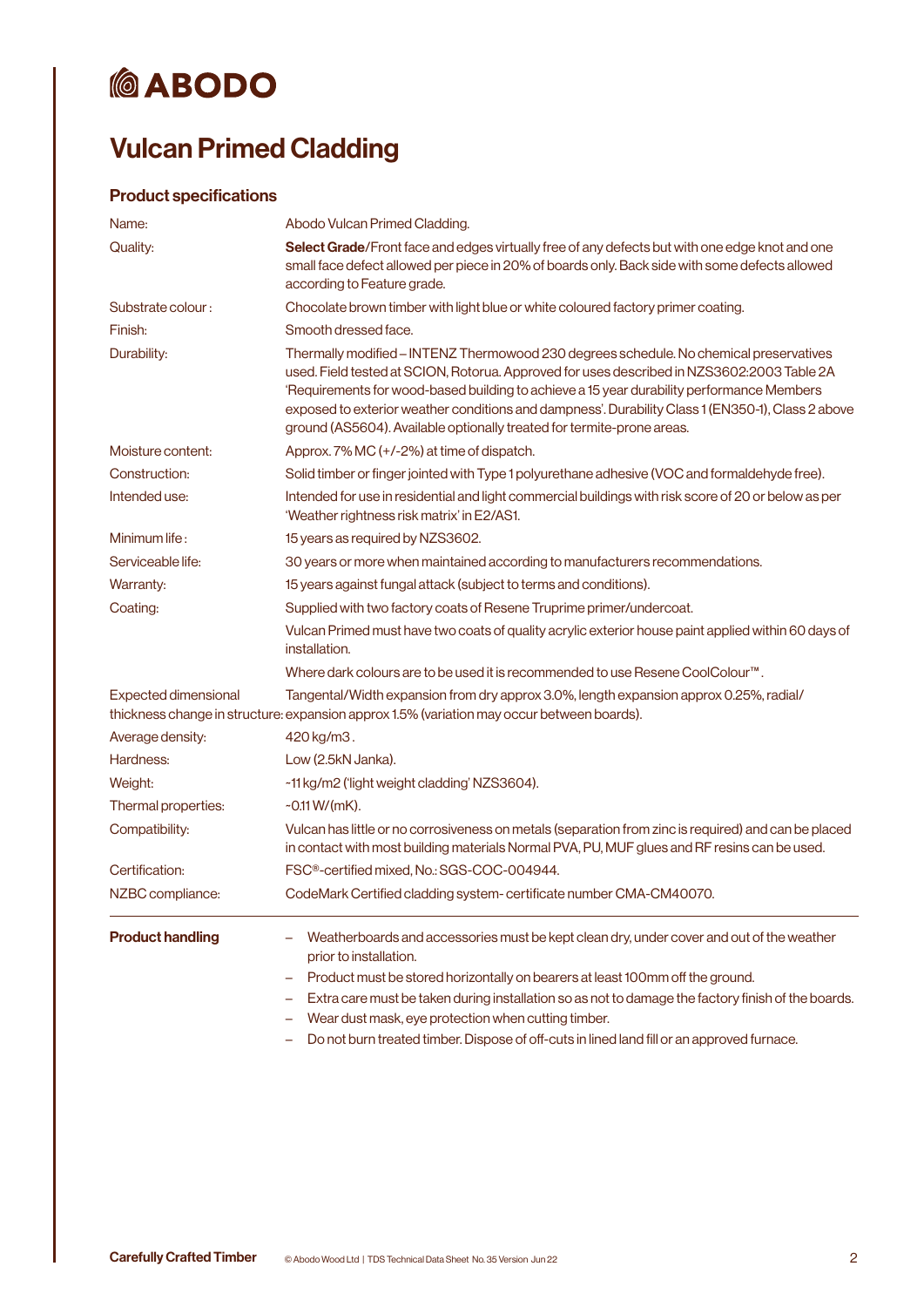# **@ABODO**

### Vulcan Primed Cladding

- Fixing overview Timber framing is to be in accordance with NZS3604. Studs must be spaced at max 600mm centres. If installing horizontal weatherboards nogs must be spaced at max 800mm centres. If installing vertical weatherboards nogs must be spaced at max 480mm centres, or max 800mm centres if using structurally fixed CBH-45x45mm cavity battens.
	- Fix cladding over a water proof, breathable building wrap, rigid air barrier or other suitable waterproof substrate in conformance with NZBC E2/AS1.
	- Base of cladding must not sit directly into flashings or other cladding materials such as masonry. Minimum 5mm gap must be left to flashings allowing fall to shed water away from the wall cavity.
	- Use of a cavity system is recommended with minimum 45x18mm H3.1 battens (a cavity is required for CodeMark certification).
	- For vertical fix weatherboards, horizontal cavity battens should be castellated (notched) eg: CBH-20x45, CBH-45x45 and bevelled to allow water run off in service.
	- Structurally fixed timber cavity battens are allowed, provided battens are fixed with stainless steel flat head nails or 10g screws staggered at min 300mm centres when using a 20x45mm cavity batten or 600mm centres when using a 45x45mm cavity batten and with min 40mm fixing penetration into stud.
	- Fix boards either vertically or horizontally as appropriate to the profile type specified at the following maximum batten spacings:
		- 480mm centres for vertically fixed weatherboards (WB10); or
		- 600mm centres for horizontally fixed weatherboards (Bevelback, WB10)
	- High quality hot dip galvanised fixings should be used as minimum. Stainless steel fixings should be used in areas near the sea. Pre-drill fixings using a drill bit 1/3rd smaller than the fixing.
	- For Bevelback, Vertical shiplap and Rusticated weatherboards, use jolt head nails (hand driven) to achieve minimum 35mm penetration into stud (or stud and batten combined if using a structurally fixed cavity batten) and positioned approximately 10mm beyond the over- lap. Punch, putty, spot sand and prime fixings immediately and prior to painting.
	- For WB10 secret fix profile, use flat head ring shank nails or 6g counter sunk head screws so as to achieve 30mm penetration into stud (or stud and batten combined if using a structurally fixed cavity batten) and positioned into the fixing positioning groove 12mm from the tongue edge. Fixing with self drilling/ counter sinking screws is recommended. Punching/puttying of fixings is not required apart from where fixings are through face of boards.
	- Fixings at ends of boards must be at least 12mm from edge, and must be pre-drilled before applying fastener. Ensure 2mm expansion gap to back of boards.
	- Cut ends and notches must be sealed with primer/undercoat, prior to application of top coats.
	- Joins between board ends must be made over battens only, using a 35degree mitre, and application of sealant at the join eg: Sikaflex 11FC.
	- Use Abodo finishing mouldings or soakers backed by hemmed corrosion resistant internal flashings as required, windows, doors and where cladding meets soffit in accordance with E2/ AS1. Fix mouldings with jolt head nail (hand driven) at max 450mm centres- punch, putty and prime as required. Check Abodo drawings for detail.
	- For cavity systems, use perforated cavity base closer flashing at base board to allow drainage, air flow and keep out vermin. For Hector horizontal weatherboards, use the AWF1 Abodo WB10 closer.
	- Ensure boards are dry and at equilibrium moisture content or no greater than 16%MC prior to applying top coats.
	- Within 60 days of installation, apply two coats of quality acrylic house paint in accordance with AS/NZS2311.
	- Where dark colours are to be used it is recommended to use Resene CoolColour and apply first top coat to the over lap area prior to fixing to avoid possibility of exposed shrinkage lines in service. Refer to Resene Coatings Specification M20-09-14 for full specification details.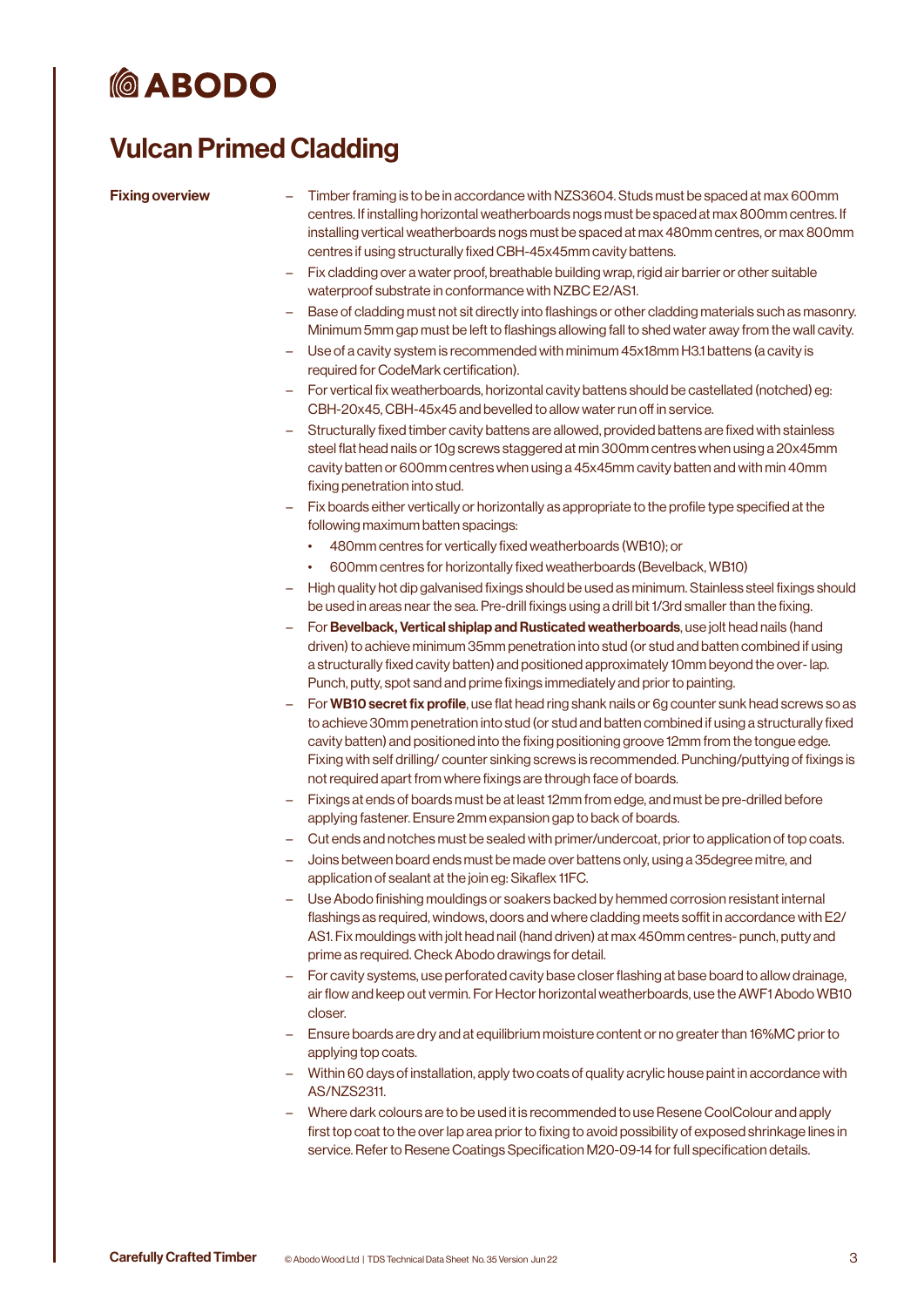# *MABODO*

## Vulcan Primed Cladding

### Fixing details:



Fig 1 – WB10 Secret Fix Fig 2 – Bevel Back Face Fix

Maintenance **Edge Hands** – Wash down every 12 months with gentle detergent, warm water and soft brush.

- Make a maintenance check every 2 summers. Check all weatherboards, junctions, flashings, mouldings and replace or remediate as required to maintain weather tightness of the cladding system.
- Re-coat approximately every 10 years or as per coating manufacturer's specification.

### Abodo flashings



AWF1 Abodo Hector Horizontal Base Cavity Closer S/Steel 3m (for use with WB10 horzontal profile only)

AWF2 Abodo Unhemmed Corner Flashings S/Steel 100x100 mm/ 120x120mm 3m



Note: The adjacent is an overview only. Please refer to CodeMark Weatherboard Cladding Manual CWB-M-130925 and detail drawings at: abodo.co.nz/product for detailed installation information prior to specification or commencement of construction.

AWF3 Abodo Window Jamb Flashing S/Steel 3m (for use with WB10 horizontal profile only)